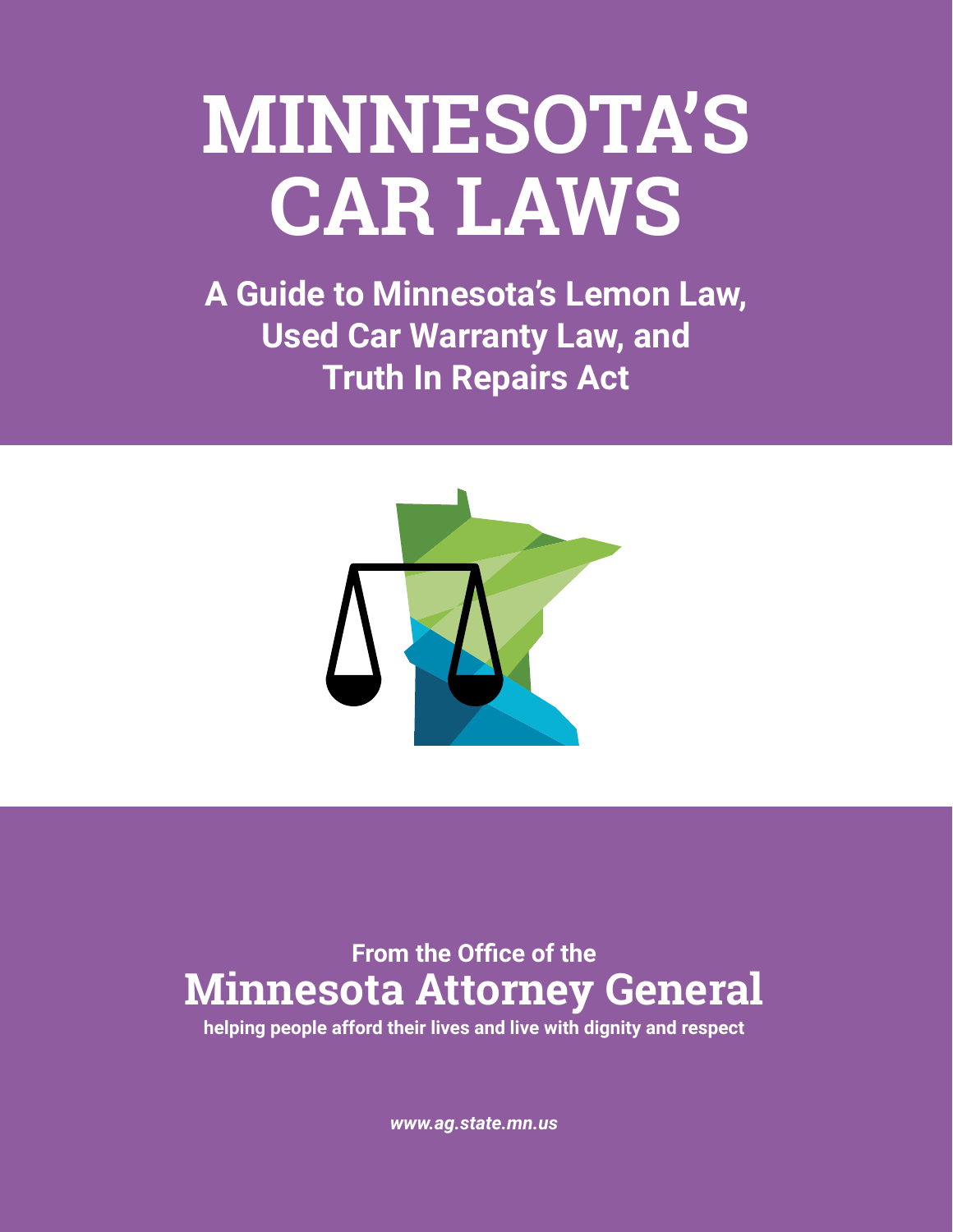#### **Are you having trouble with a new car you just bought? Is your "new" used car making strange noises? Have you had trouble with a repair shop?**

This brochure is designed to guide you through Minnesota's lemon law, used car warranty law, and Truth in Repairs Act. Buckle your seat belt, this is going to be a quick ride through "Car Law 101."

#### **This brochure is intended to be used as a source for general information and is not provided as legal advice.**

**Minnesota's Car Laws** is written and published by the Minnesota Attorney General's Office.

This document is available in alternative formats to individuals with disabilities by calling (651) 296-3353 (Twin Cities Calling Area), (800) 657-3787 (Outside the Twin Cities), or through the Minnesota Relay Service at (800) 627-3529.

The Minnesota Attorney General's Office values diversity and is an equal opportunity employer.

#### **Office of Minnesota Attorney General Keith Ellison**

445 Minnesota Street, Suite 1400, St. Paul, MN 55101 (651) 296-3353 (Twin Cities Calling Area) (800) 657-3787 (Outside the Twin Cities) (800) 627-3529 (Minnesota Relay) *www.ag.state.mn.us*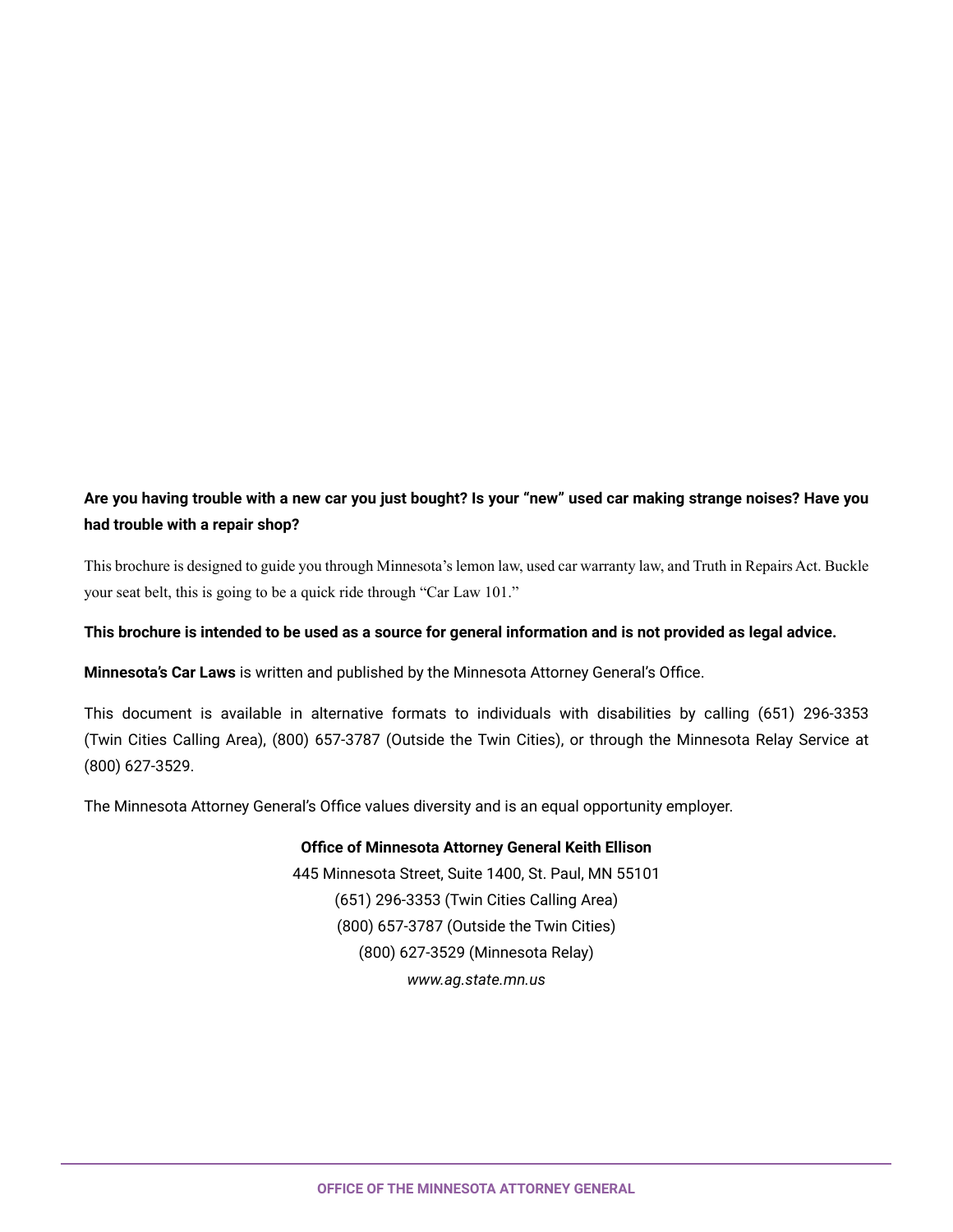# 

#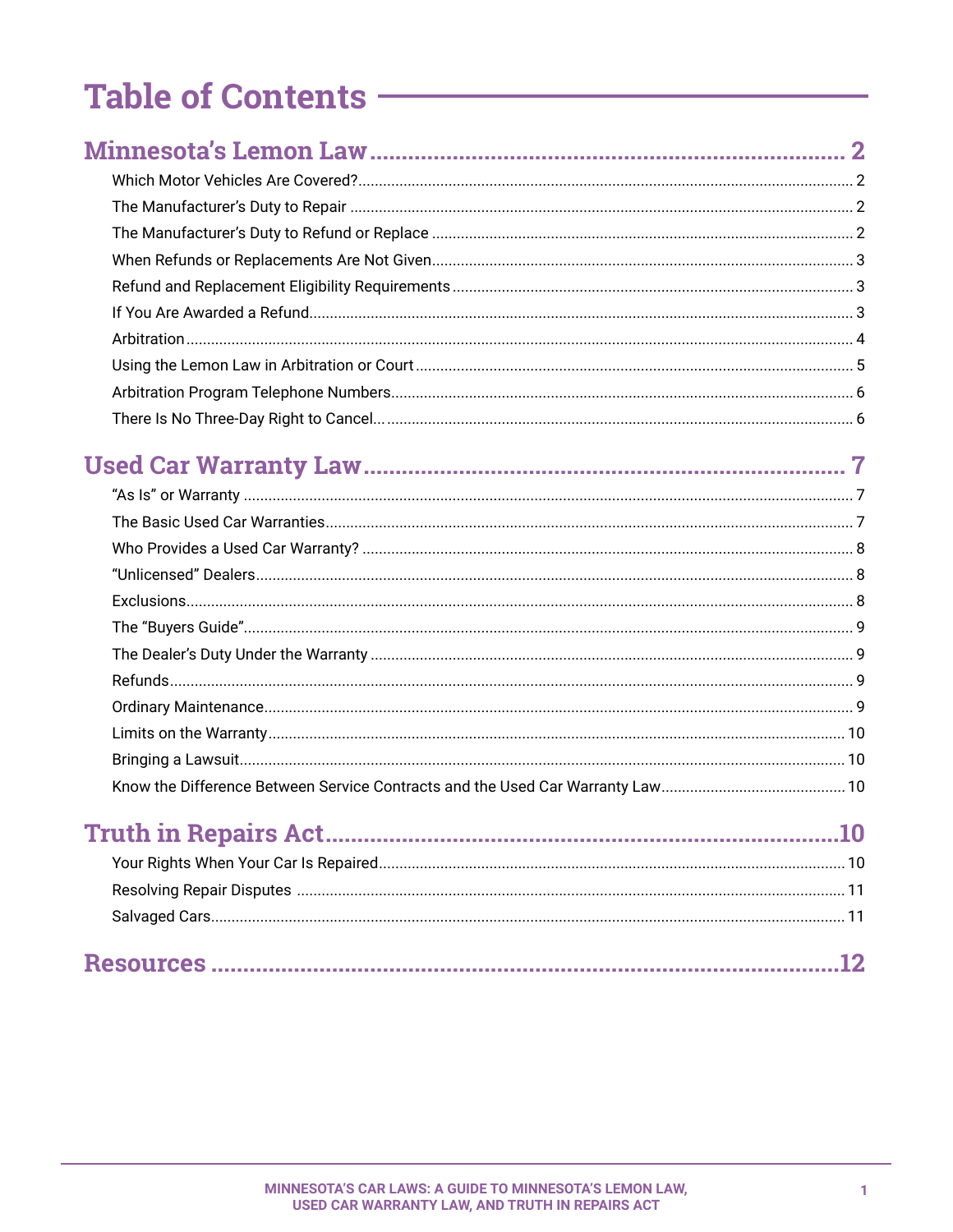# <span id="page-3-0"></span>**Minnesota's Lemon Law**

Popularly known as the "lemon law," Minnesota's motor vehicle warranty statute was created to help protect you when you buy or lease a car, pickup truck, or van that is still under the original manufacturer's warranty. The law is not intended to eliminate all problems you will ever encounter with your vehicle. What it does do is require manufacturers to honor the time and mileage provisions of their written warranties. The law also provides special arbitration, refund, and replacement provisions for vehicles that are considered to be real "lemons."

#### **Which Motor Vehicles Are Covered?**

The Minnesota lemon law covers new and lightly used motor vehicles purchased or leased in Minnesota. The law covers passenger automobiles, as well as pickup trucks and vans. The motor vehicle chassis or van portion of a recreational vehicle (RV) is also covered. That means that as long as the "lemon" problem occurs in portions of the chassis and van covered by the warranty, the entire RV may be subject to replacement or refund. It does not cover other areas, such as living areas or other amenities that may have been added to the chassis by the RV manufacturer. The law also covers used vehicles that are still under the original manufacturer's warranty. The vehicles must be used at least 40 percent of the time for personal, family, or household purposes (leased vehicles are covered by the law if the lease term is longer than four months).

For a vehicle to be covered, the defect must be reported within the warranty period, or two years, whichever comes first. If the defect is reported within this time period and you have continuing problems with the same defect, however, you still can make a claim until the end of the third year.

## **The Manufacturer's Duty to Repair**

The manufacturer or its authorized dealer must repair a motor vehicle in accordance with the terms of the warranty, even after the manufacturer's warranty has expired, if:

- 1. The motor vehicle has a defect or problem that is covered by the warranty; and,
- 2. The problem has been reported by the vehicle's owner within the warranty period, or within two years after original delivery of the vehicle, whichever comes first.

## **The Manufacturer's Duty to Refund or Replace**

The law has special refund and replacement provisions for cars that have substantial defects or problems. Such vehicles are commonly called "lemons." Under the law, if the manufacturer or its authorized dealer has been unable to repair a car's problem after a "reasonable number of attempts," the buyer or lessee may go through a manufacturer's arbitration program, or to court, to seek a replacement vehicle or a full refund of the car's purchase price (minus a deduction for use of the vehicle). The law presumes a "reasonable number of attempts" to include any one of the following:

- 1. Four or more unsuccessful attempts to repair the same defect; or,
- 2. One unsuccessful attempt to repair a defect that has caused the complete failure of the steering or braking system and that is likely to cause death or serious bodily injury if the vehicle is driven; or,
- 3. A car that has been out of service due to warranty repairs for 30 or more cumulative business days.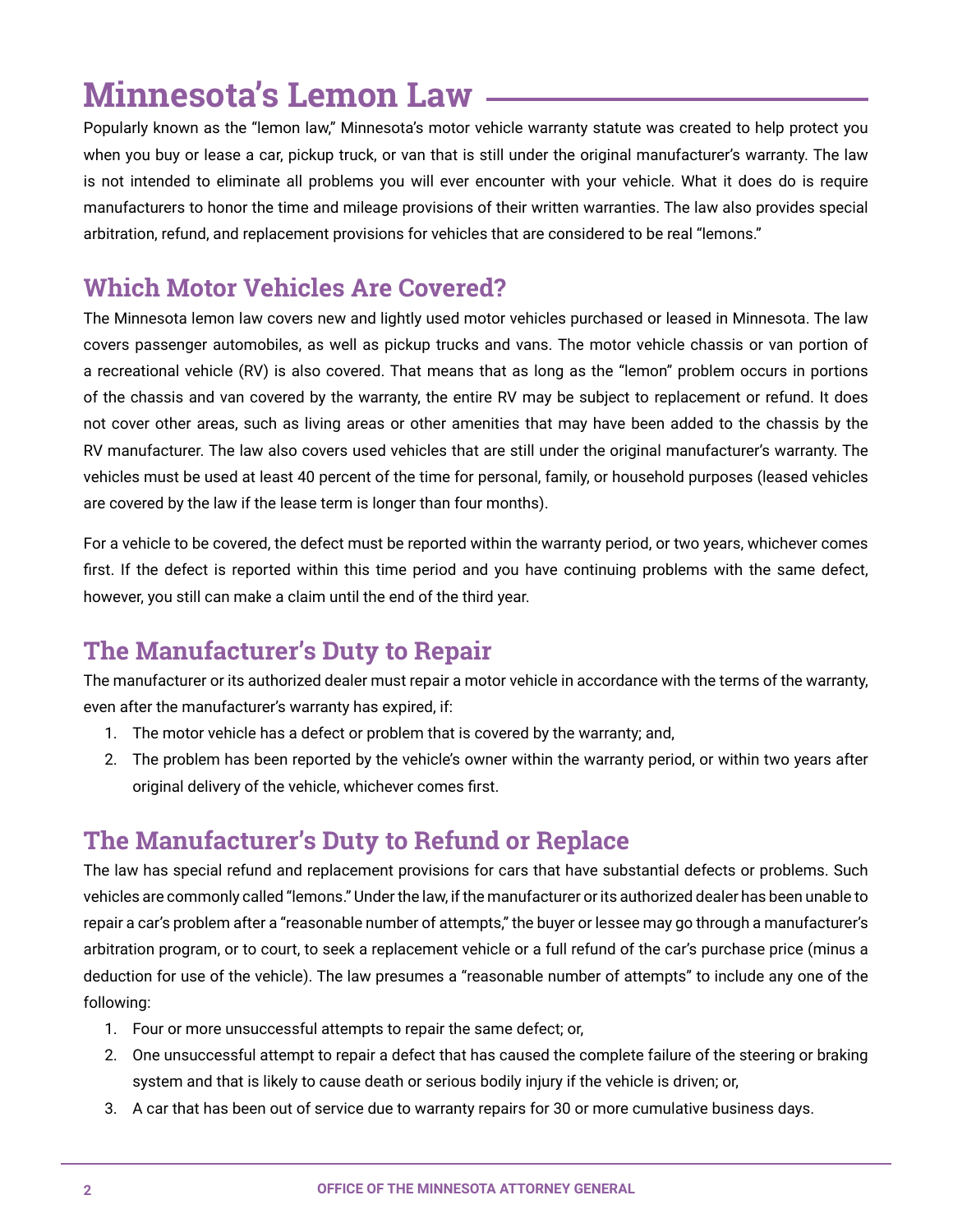<span id="page-4-0"></span>In each case, the initial defect must occur within the warranty period, or two years following the original delivery date, whichever comes first, but the manufacturer's repair attempts may extend to the end of the third year. Even if your repair history does not fall into one of the above categories, you may still have a lemon law claim, but it will be harder to prove.

## **When Refunds or Replacements Are Not Given**

Be aware that the manufacturer does not have to make a refund or replace the vehicle if:

- The problem does not substantially impair the use or market value of the vehicle; or
- The problem is the result of abuse, neglect, or unauthorized modifications or alterations to the vehicle.

## **Refund and Replacement Eligibility Requirements**

Just because a repair shop has made a number of unsuccessful attempts to fix your car, you are not automatically eligible for a refund or replacement vehicle. You must first:

- Write to the manufacturer or authorized dealer notifying them of the problem. Specifically state that your car is a lemon and that you want a refund or replacement under the lemon law. This does two things:
	- 1. It gives the company an opportunity to fix the defect (the manufacturer gets one more chance to fix the defect after notification); and
	- 2. It lets the company know you plan to use Minnesota's lemon law if the defect is not properly repaired.
- Try to resolve the problem through the manufacturer's automobile dispute arbitration program.

The manufacturer may require you to first go through the arbitration program before filing a lawsuit under the lemon law. Check with the manufacturer or the Minnesota Attorney General's Office if you have questions about a manufacturer's arbitration program.

## **If You Are Awarded a Refund**

If you are awarded a refund under the terms of the lemon law, the manufacturer must refund:

- 1. The full purchase price of the vehicle, or the amount you actually paid on your lease. For either a purchased or leased vehicle, however, a reasonable allowance for the time that you were able to use the vehicle may be deducted. This deduction cannot exceed 10 cents per mile or 10 percent of the purchase price, whichever is less;
- 2. The cost of certain options installed by the manufacturer or dealer;
- 3. Sales or excise tax;
- 4. License fees;
- 5. Registration fees;
- 6. Reimbursement for towing; and,
- 7. Rental expenses.

*Note: If you are awarded a replacement vehicle, you have the option of receiving a refund instead.*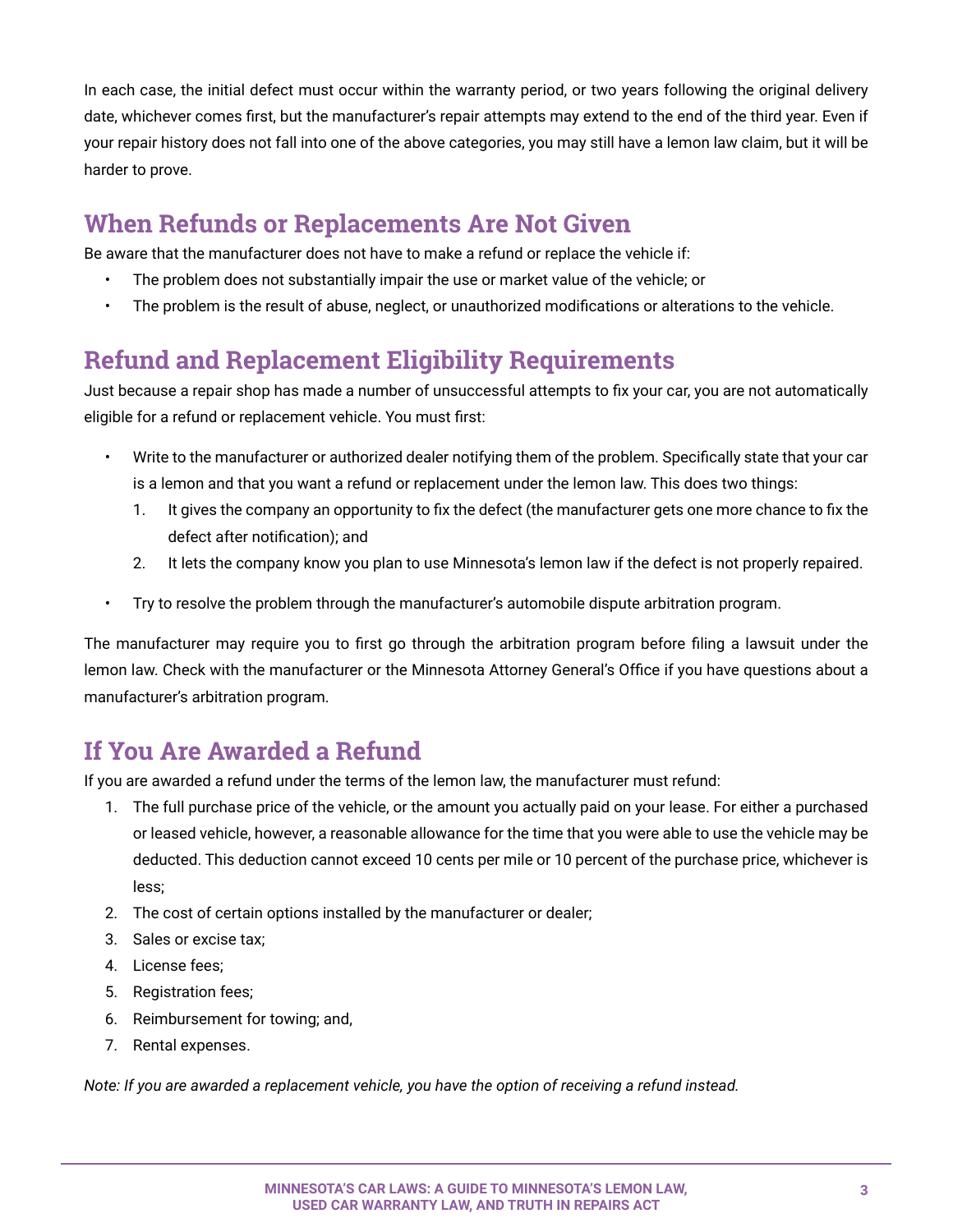#### <span id="page-5-0"></span>**Arbitration**

Automobile manufacturers doing business in Minnesota must offer consumers an arbitration program located in the State of Minnesota that considers consumers' warranty related disputes.

A manufacturer's arbitration program provides consumers a fast and simple way to resolve disputes. Arbitrators can consider arguments based on the lemon law. That being said, an arbitrator is not a judge and is not required to apply the law the way a court would.

If the manufacturer requires it, consumers must first go through the manufacturer's arbitration program before filing a lawsuit under the lemon law. You may not have to wait until all the lemon law criteria are met before going through arbitration, but you might have a stronger case if all the criteria are met.

In fact, you may not even want to discuss the lemon law in arbitration if your car does not meet the lemon law criteria.

#### **Consumer Rights During the Arbitration Process:**

- **• Lemon Law Information.** You and the arbitrator(s) must receive a copy of this brochure from the manufacturer's arbitration program.
- **• Lemon Law Arguments.** You may make any arguments to the arbitrator(s) you think necessary to support your complaint, including those based on the lemon law. The arbitrator(s) cannot be discouraged or prohibited from considering your arguments.
- **• Documents.** You are entitled to copies of all documents submitted to the arbitration program and have the opportunity to comment on any documents produced. You can request postponement of an arbitration meeting if documents are presented to you at the meeting that have not been previously provided to you.
- **• Oral Presentation.** You must be given reasonable written notice of the arbitration and an opportunity to make an oral presentation to the arbitrator(s), unless you agree to a telephone conference or to submit the case on the basis of documents alone. If the case is based on documents alone, the manufacturer or dealer representative cannot participate in discussion or resolution of the dispute. You may get better results if you make a personal oral presentation to the arbitrator(s).
- **• Independent Appraisal.** You must be given an adequate opportunity to get an independent appraisal, at your own cost, of any manufacturer claim that your vehicle does not have a problem or that your vehicle is operating within normal specifications.
- **• Repair Attempts.** You must be given a chance to inform the arbitrator(s) about the results of any recent repair attempts by the manufacturer.
- **• Service Bulletins.** You must be provided, at reasonable cost, any technical service bulletin that the manufacturer knows directly applies to the specific mechanical problem being disputed.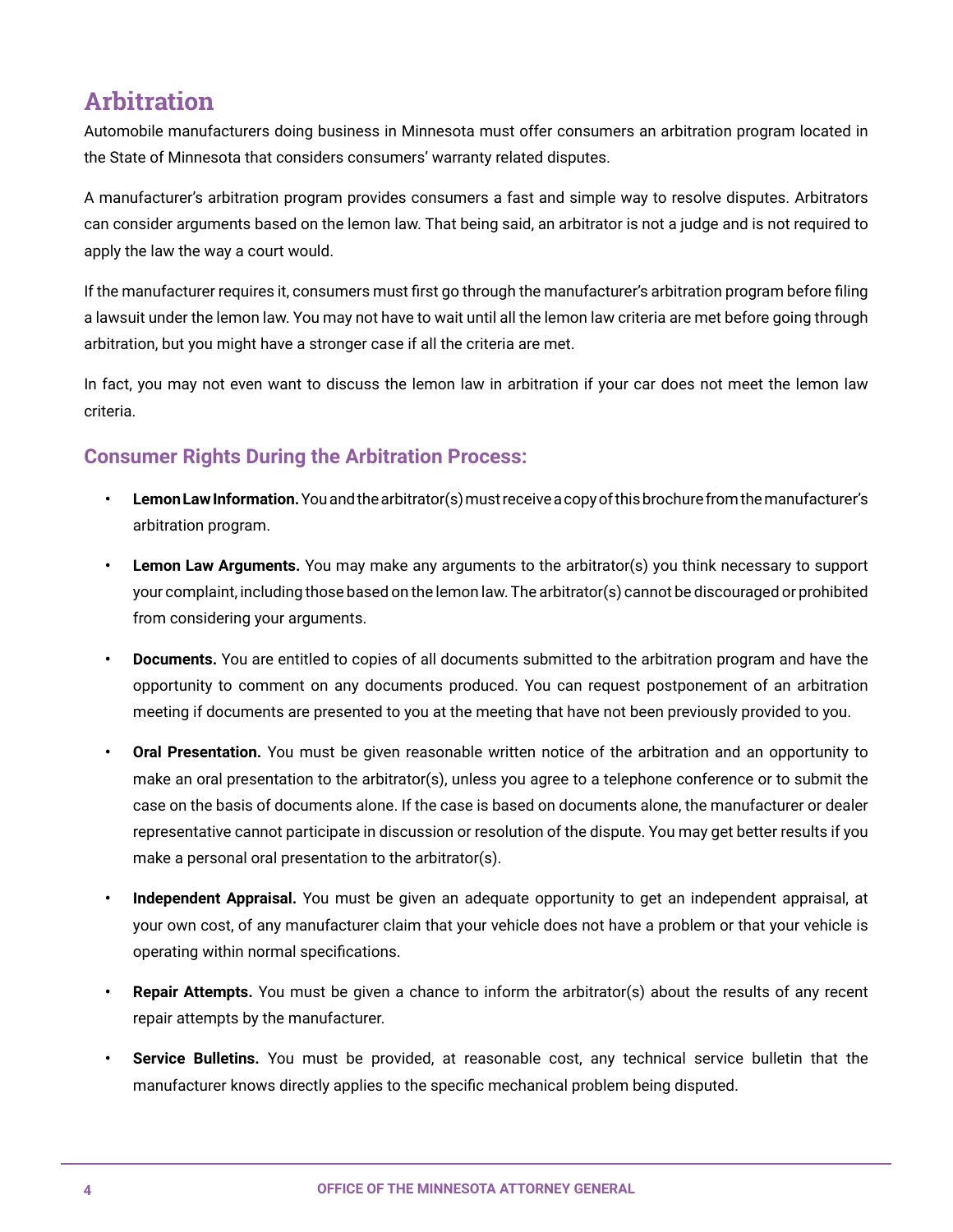- <span id="page-6-0"></span>**• Attorney.** You have the right to be represented by an attorney in the arbitration process. Most arbitration participants, however, appear before the arbitrator(s) without an attorney. Attorney fees for representation in arbitration are not recoverable under the lemon law.
- **• Arbitration Decision.** You are not bound by the decision of the arbitrator(s), unless you agree to be bound. That being said, many manufacturers have agreed to be bound by the arbitration decision. If you are unhappy with an arbitration decision, you may wish to consult an attorney to discuss filing a lawsuit under the lemon law. The arbitration decision is admissible as nonbinding evidence in any subsequent legal action.

#### **If you wish to appeal the arbitrator's ruling in court, you must file in court within six months of the decision.**

- **• Refund Amount.** If the arbitrator(s) decides you should receive a refund or replacement vehicle under the terms of the lemon law, then you are entitled to the same refunds and reimbursements you would have received had you won in court.
- **• Bad Faith Appeal.** If a court determines that you or the manufacturer acted in bad faith when you appealed an arbitration decision, the party that wins in court may be entitled to receive three times the actual damages, plus attorney fees and court costs.

## **Using the Lemon Law in Arbitration or Court**

#### **To prepare for a dispute you should:**

- 1. Keep copies of all purchase orders, sales receipts, lease agreements, warranties, repair invoices, letters, and other documents concerning your vehicle and any of its problems or potential defects.
- 2. If your vehicle is in the shop for repairs for more than one day at a time, make sure that the repair invoice shows the date it was brought in and the date you were notified that it was ready to be returned.
- 3. If you think you are eligible for a refund or replacement vehicle, remember the law requires written notice be given to the manufacturer or authorized dealer. You should send a letter by certified mail with a return receipt requested. If you send the letter to the dealer, send a copy to the manufacturer and keep a copy for your records. You should include the following information in your letter:
	- Your name, address, and telephone number.
	- The date you purchased or began leasing the automobile.
	- A list of defects and systems affected.
	- The number of times the vehicle has been subject to repairs for the same problem, and the dates of the repairs.
	- A statement that the defect still exists as of the date of the letter.
	- A reference to the lemon law (Minnesota Statutes section 325F.665) and a statement that you will pursue a replacement or refund claim under this law if the vehicle is not made to conform to the warranty.
	- A request for information about the company's arbitration program.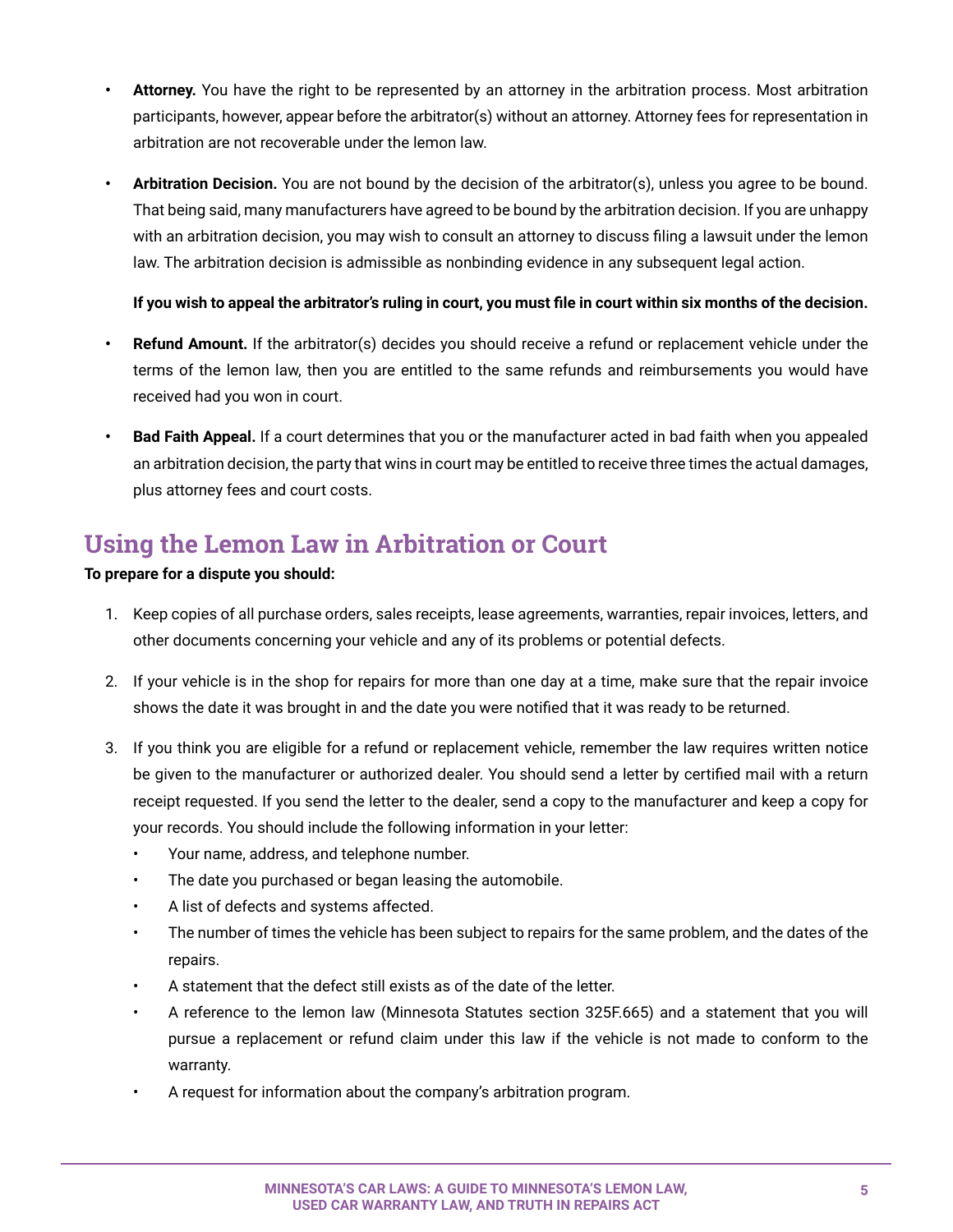<span id="page-7-0"></span>**Remember,** the refund and replacement provisions of the lemon law are intended to provide a replacement or a refund only in the cases of the most serious defects - faults that substantially impair the use or market value of the vehicle, or faults that involve life-threatening failures of the braking or steering systems.

#### **If You Sue**

If you feel you must bring a lawsuit under the lemon law for a refund or replacement vehicle, you should consult an attorney (you may be eligible to recover attorney fees if you win). The law allows you to file suit any time within three years of the date of the original delivery of the vehicle, if you first reported the defect within the warranty period, or two years, whichever comes first. If you go through a manufacturer's arbitration program, you have six months to appeal in court. The company has only 30 days to appeal in court.

#### **Arbitration Program Telephone Numbers**

These numbers are accurate as of April 2019. If the listed program no longer works with your manufacturer, check your owner's manual, or call your dealer or manufacturer for updated information.

#### **Better Business Bureau's Auto Line Arbitration Program:** (800) 955-5100

(see list of manufacturers below)

**The following manufacturers and distributors currently participate in arbitration programs administered by the Better Business Bureau:** Audi, Bentley (Rolls-Royce), BMW, Ducati, Ford Motors (Ford, Lincoln, Mercury), General Motors (Buick, Cadillac, Chevrolet, GMC Truck, Pontiac, Saturn), Hyundai (Genesis), Infiniti, Jaguar, Kia, Lamborghini, Land Rover, Lotus, Maserati, Mazda, Mercedes-Benz, Mini Cooper, Mobility Ventures (AM General), Nissan, Oldsmobile, Subaru, Volkswagen, and Volvo.

#### **The following manufacturers and distributors currently participate in arbitration programs administered by the National Center for Dispute Settlement.**

| Honda (Acura): (877) 545-0055              | Mitsubishi: (866) 937-3765 |
|--------------------------------------------|----------------------------|
| FCA US (Chrysler, Dodge, Fiat, Jeep, Ram): | Porsche: (800) 279-5343    |
| $(866) 662 - 4639$                         | Suzuki: (888) 571-1837     |
| Toyota (Lexus): (866) 272-4872             | Tesla: (866) 629-3204      |

## **There Is No Three-Day Right to Cancel...**

If we could impart just one piece of information, it would be to remind you that there is no three-day right to cancel a car contract. Once you sign on the dotted line, the car is yours. The Minnesota Attorney General's Office hears from many consumers every Monday morning who assume they can still return the car they bought Friday night. They can't, and have to learn this lesson the hard way. So, don't be one of our remorseful Monday morning callers **remember: when you buy a car, it's yours!**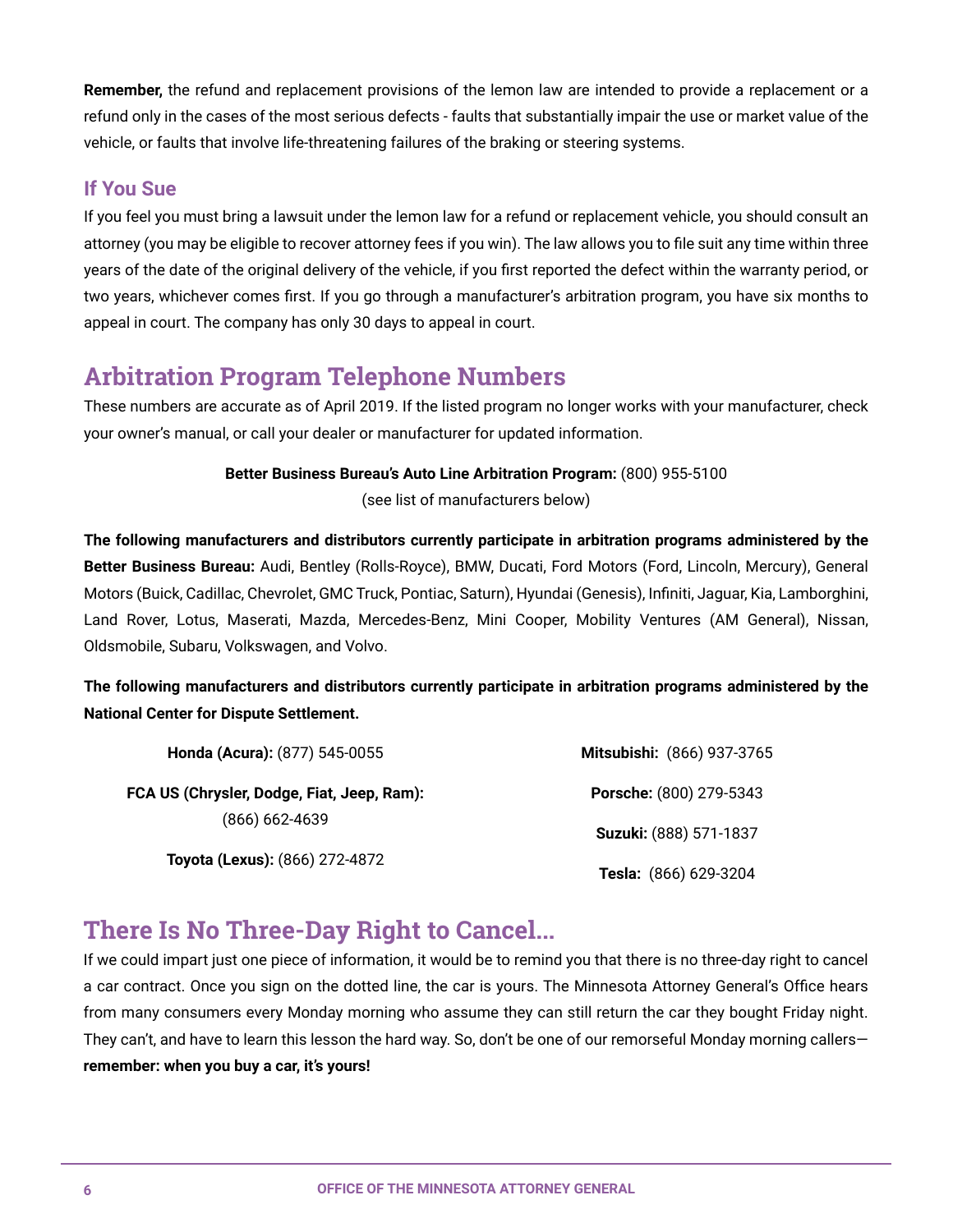# <span id="page-8-0"></span>**Used Car Warranty Law**

Minnesota has one of the strongest used car warranty laws in the country. Under the Minnesota used car warranty law, Minn. Stat. § 325F.662, used car dealers must provide basic warranty coverage for most used cars and small trucks sold to Minnesota buyers. The used car warranty law does not apply if you buy a used car from a relative or friend, from a private party, or "as is."

## **"As Is" or Warranty**

Whether your car will come with a warranty generally depends on whether you buy a car covered under the used car warranty law. A car sold without a warranty is sold "as is." That means the seller has no obligation to fix any problem that may arise. Check the Buyers Guide window sticker to determine if you will receive a warranty. That sticker will tell you if you have a warranty, or if you are buying "as is."

## **The Basic Used Car Warranties**

The used car warranty law covers used cars purchased primarily for personal, family, or household purposes. The terms and length of the warranty will depend upon the mileage on the car at the time you buy it. For cars with fewer than 36,000 miles, the warranty applies for 60 days or 2,500 miles, whichever comes first. The parts covered under the warranty for cars in this mileage range are:

- **• Engine:** all lubricated parts, intake manifolds, engine block, cylinder head, rotary engine housings, and ring gear.
- **• Transmission:** automatic transmission case, internal parts, and torque converter; or, manual transmission case and internal parts.
- **• Drive axle:** axle housings and internal parts, axle shafts, drive shafts, output shafts, and universal joints. (Secondary drive axles are covered on automobiles and passenger vans, but are not covered on other vehicles mounted on a truck chassis, such as utility and off-road vehicles.)
- **• Brakes:** master cylinder, vacuum assist booster, wheel cylinders, hydraulic lines and fittings, and disc brake calipers.
- **• Steering:** steering gear housing and all internal parts, power steering pump, valve body, piston, and rack.
- **• Water pump.**
- **• Externally mounted mechanical fuel pump.**
- **• Radiator.**
- **• Alternator, generator, and starter.**

For cars with between 36,000 and 75,000 miles, the warranty applies for 30 days or 1,000 miles, whichever comes first. For cars in this mileage range, the warranty covers the parts listed above, except for the following parts, which are **not** covered: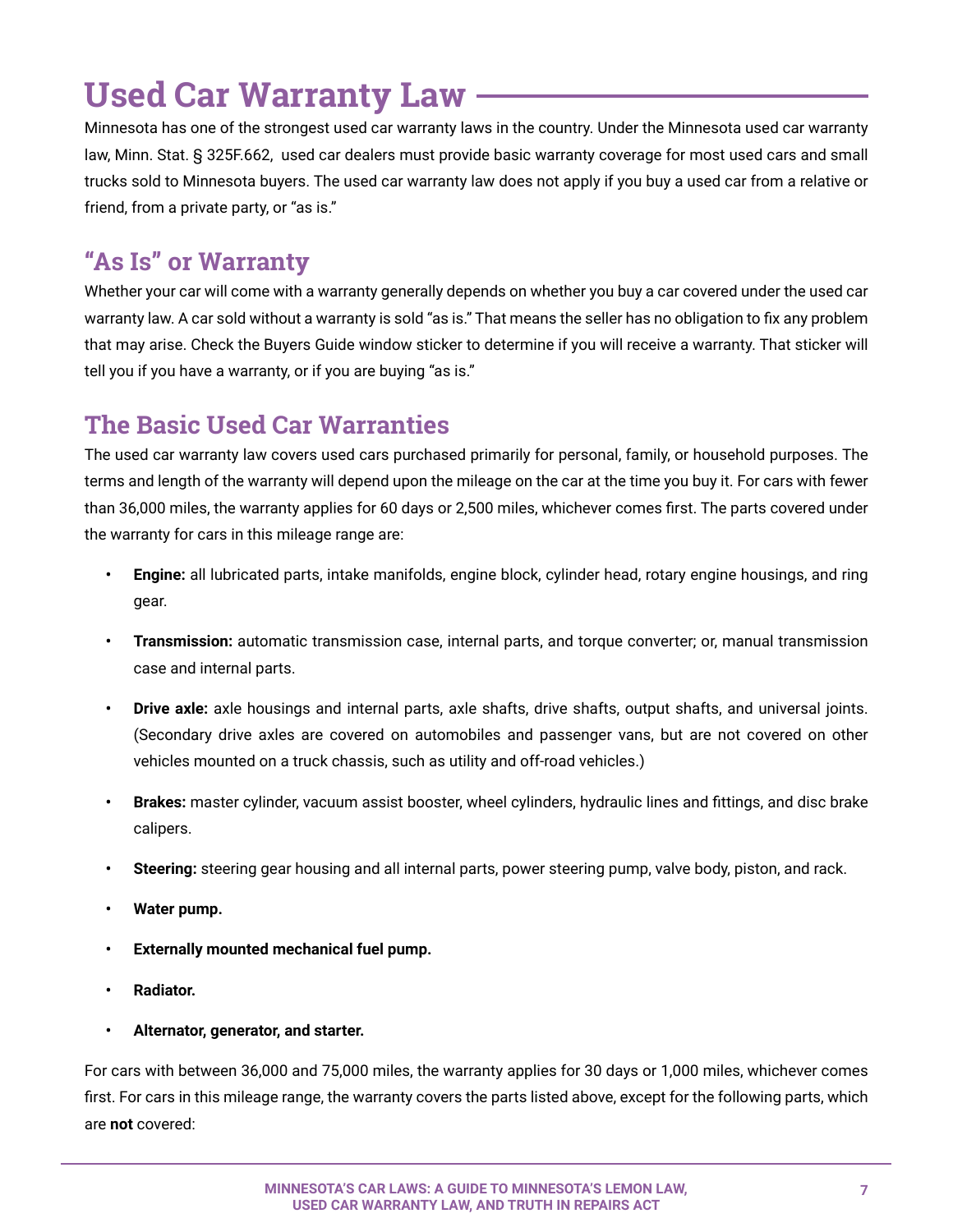- <span id="page-9-0"></span>**• Steering rack.**
- **• Radiator.**
- **• Alternator, generator, starter.**

Parts are not covered under the used car warranty law if they are not specifically listed above.

## **Who Provides a Used Car Warranty?**

The used car warranty law applies only if you buy your car from a used car dealer. The law does not apply if you buy a used car from a relative, friend, or neighbor. Nor does the law apply if you buy your car from:

- Your employer;
- A bank or financial institution;
- A company that previously leased the car to you or a family member;
- The state, or any county or city in Minnesota; or
- An auctioneer who sells the car in connection with the sale of other property or land.

## **"Unlicensed" Dealers**

One problem the used car warranty law addresses is the problem of "unlicensed dealers." State law says that any person who is in the business of selling used cars and who sells more than five used cars in a year is a "dealer," and must obtain a dealer's license. An unlicensed dealer is a person who sells more than five used cars in a year but fails to get a dealer's license. Typically, an unlicensed dealer sells cars one at a time from the unlicensed dealer's home or business. If you buy a qualifying car from an unlicensed dealer, then your car is covered by the used car warranty law. In such a case, you are legally entitled to warranty coverage even if the unlicensed dealer fails to give you any written warranty documents.

#### **Exclusions**

Remember that the used car you buy might not be covered by the used car warranty law. The following cars are excluded from the law, and although a dealer may still choose to offer a warranty, these cars are usually sold "as is:"

- • Cars with 75,000 miles or more;
- • Cars sold for less than \$3,000;
- Custom-built cars, or cars modified for show or racing;
- Cars that are eight years of age or older;
- Cars purchased primarily for business or agricultural use;
- Vehicles with a gross vehicle weight of more than 9,000 pounds;
- Vehicles manufactured in limited quantities;
- Vehicles not manufactured in accordance with federal emission standards;
- Diesel engine vehicles; and
- Salvaged vehicles.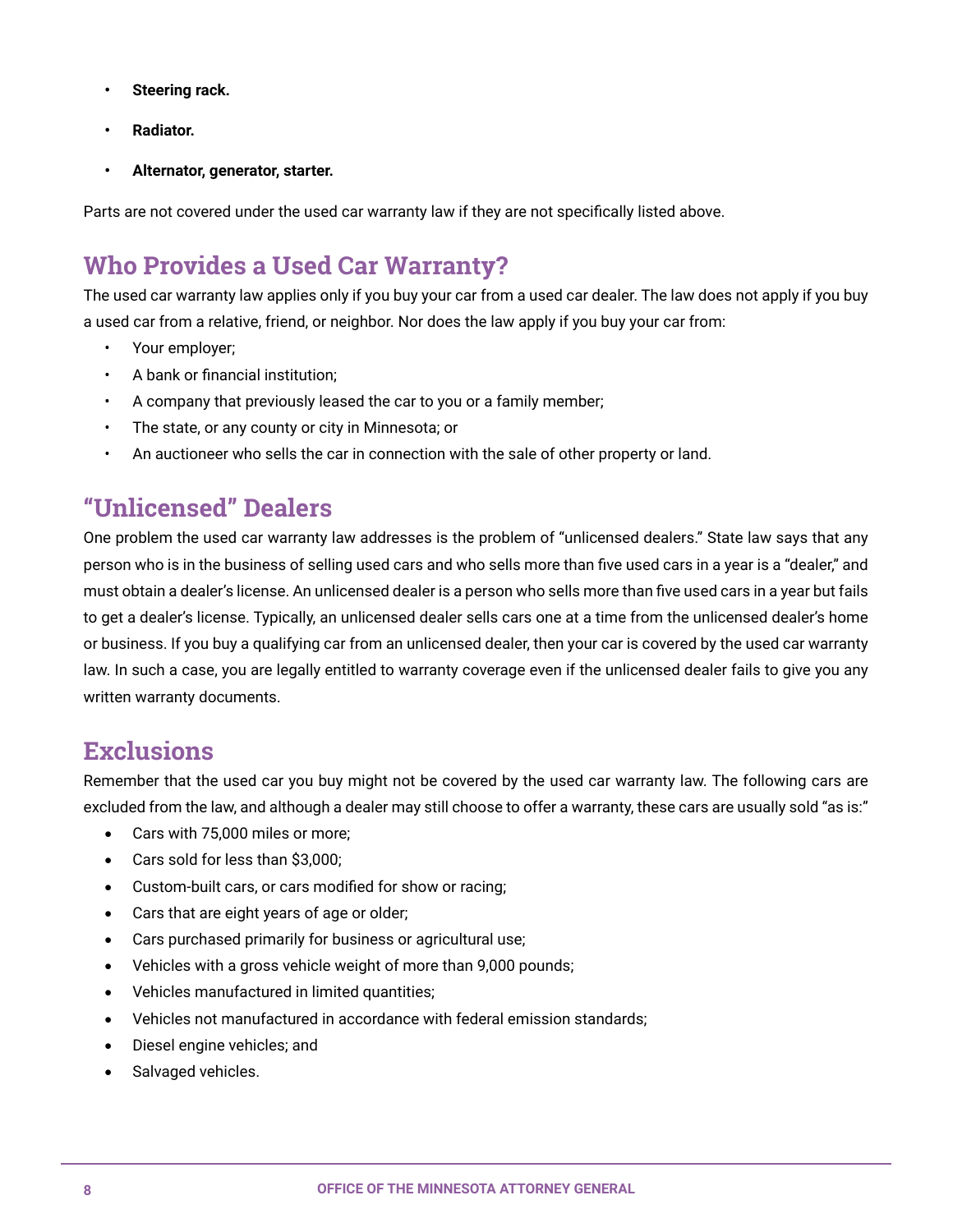## <span id="page-10-0"></span>**The "Buyers Guide"**

A federal rule requires that dealers post a notice called a "Buyers Guide" in the side window of all used cars offered for sale. If a car is covered by the state's used car warranty law or another warranty, then the dealer must check the "dealer warranty" box on the Buyers Guide. The dealer must also describe the terms and length of the warranty on the Buyers Guide. If a car is not covered by the warranty law and no warranty is offered, then the "as is—no dealer warranty" box must be checked.

Even if the car you buy is covered under the used car warranty law, you may waive warranty coverage for a particular part. In order for warranty coverage to be waived, the dealer must disclose on the Buyers Guide that the part is not working properly, and you must sign and circle this statement.

## **The Dealer's Duty Under the Warranty**

If a malfunction, defect, or failure in a covered part occurs during the warranty period, then the dealer must repair or replace the part at no charge to the car buyer. However, to protect your rights under the warranty, you must promptly notify the dealer of the problem within the warranty period, and you must arrange to have the vehicle taken to the dealer for inspection and repair.

If the dealer does not have a repair facility, the dealer will tell you where to take the vehicle for inspection and repair under the warranty. If it is impossible or unreasonable to return the vehicle to the dealer, you may have the repairs done somewhere else with the dealer's consent. If a part is repaired or replaced under the car's warranty, the warranty for that part is extended from the date of repair for an additional warranty period.

For example, if your car's transmission is repaired under its used car warranty, then the transmission remains under warranty for an additional 30 days or 1,000 miles (or 60 days or 2,500 miles) from the date of the repair.

The dealer is not responsible for any malfunctions, defects, or failures that occur after the warranty period expires, nor is the dealer responsible for repair of parts not covered by the warranty.

## **Refunds**

A dealer may decide to refund the purchase price of your car, rather than repair or replace a warranty part. If the dealer gives you a refund, you must return the vehicle to the dealer. The refund must include all the charges , fees, and taxes you paid, including towing expenses, minus a reasonable deduction for your use of the vehicle. The dealer must also provide you with an itemized statement separately listing the amounts refunded for each of these categories.

Remember that the dealer has the choice of correcting the warranty problem or giving you a refund; the law does not give the car buyer the right to demand a refund of the purchase price.

## **Ordinary Maintenance**

A warranty given under the used car warranty law does not cover ordinary maintenance of your car. Thus, repair or replacement of maintenance items (such as spark plugs, ignition points, filters, fluids, lubricants and oil, and brake pads) is your responsibility. The warranty does not cover normal wear and tear.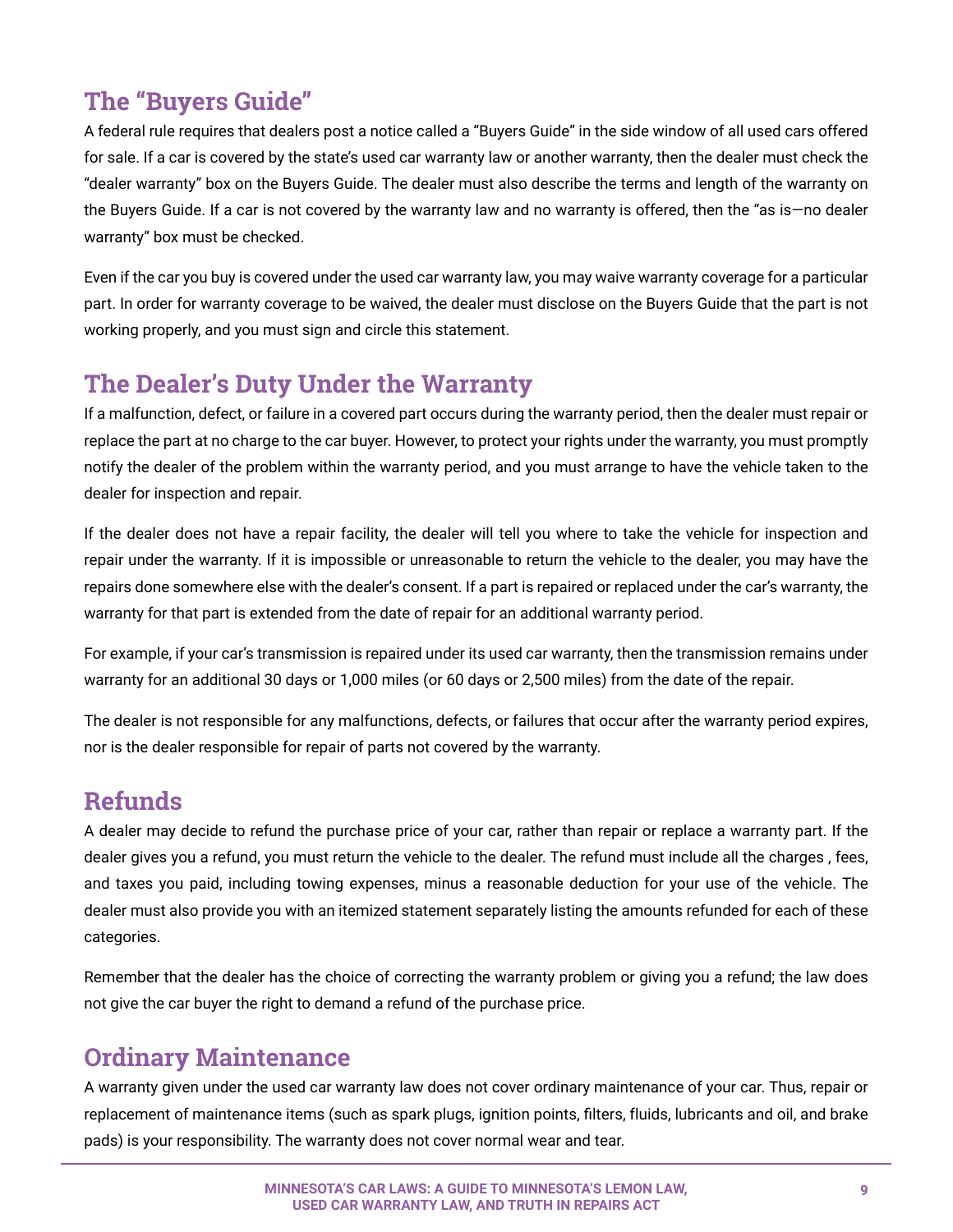## <span id="page-11-0"></span>**Limits on the Warranty**

The warranty does not cover any repair problems caused by collisions, abuse, negligence, or lack of adequate maintenance after you buy the car. The dealer is not required to repair any parts still covered by the original factory warranty, or parts that the manufacturer agrees to repair at no charge.

#### **Bringing a Lawsuit**

If a used car dealer fails to comply with the warranty law, you may bring a lawsuit against the dealer. Any lawsuit under the used car warranty law must be brought within one year after the warranty expires.

Often, you will be able to bring your case in conciliation court, where the procedures are relatively informal and you will not be required to hire an attorney.

Much of the expense of owning a car comes after you buy it. After three or four years of driving, the muffler may roar, the brakes may grind, the windshield wiper fluid may leak, or the radio may go out. Slowly but surely, your vehicle will begin to show signs of age. As Murphy's Law says, "anything that can go wrong, will go wrong" just after the warranty has run out!

## **Know the Difference Between Service Contracts and the Used Car Warranty Law**

If you are offered an "extended warranty" at an additional cost, this is probably a service contract, not a warranty. Service contracts provide limited coverage, so you should read the service contract carefully before deciding whether you want to buy this coverage. Furthermore, the service contract may require you to prove that you completed regular maintenance (oil changes, etc.) on the vehicle or obtain pre-approval before a repair is made. You should also be aware that a service contract is frequently a profit item for the dealer; like any other add-on, the cost may be negotiated.

For additional information about motor vehicle service contracts, see *Motor Vehicle Service Contract Offers* published by the Minnesota Attorney General's Office.

# **Truth in Repairs Act**

## **Your Rights When Your Car Is Repaired**

Minnesota's Truth in Repairs Act (Minn. Stat. §§ 325F.56–325F.66) spells out the rights and obligations of repair shops and their customers for repairs that cost more than \$100 and less than \$7,500.

Know your rights before you take your car in for repairs:

• You have the right to receive a written estimate for repair work before the work commences, if you request one. A shop may impose an additional charge for making the estimate, including a charge for disassembly, diagnosis, and reassembly needed to make the estimate, if the customer is told about the charge before the estimate is issued.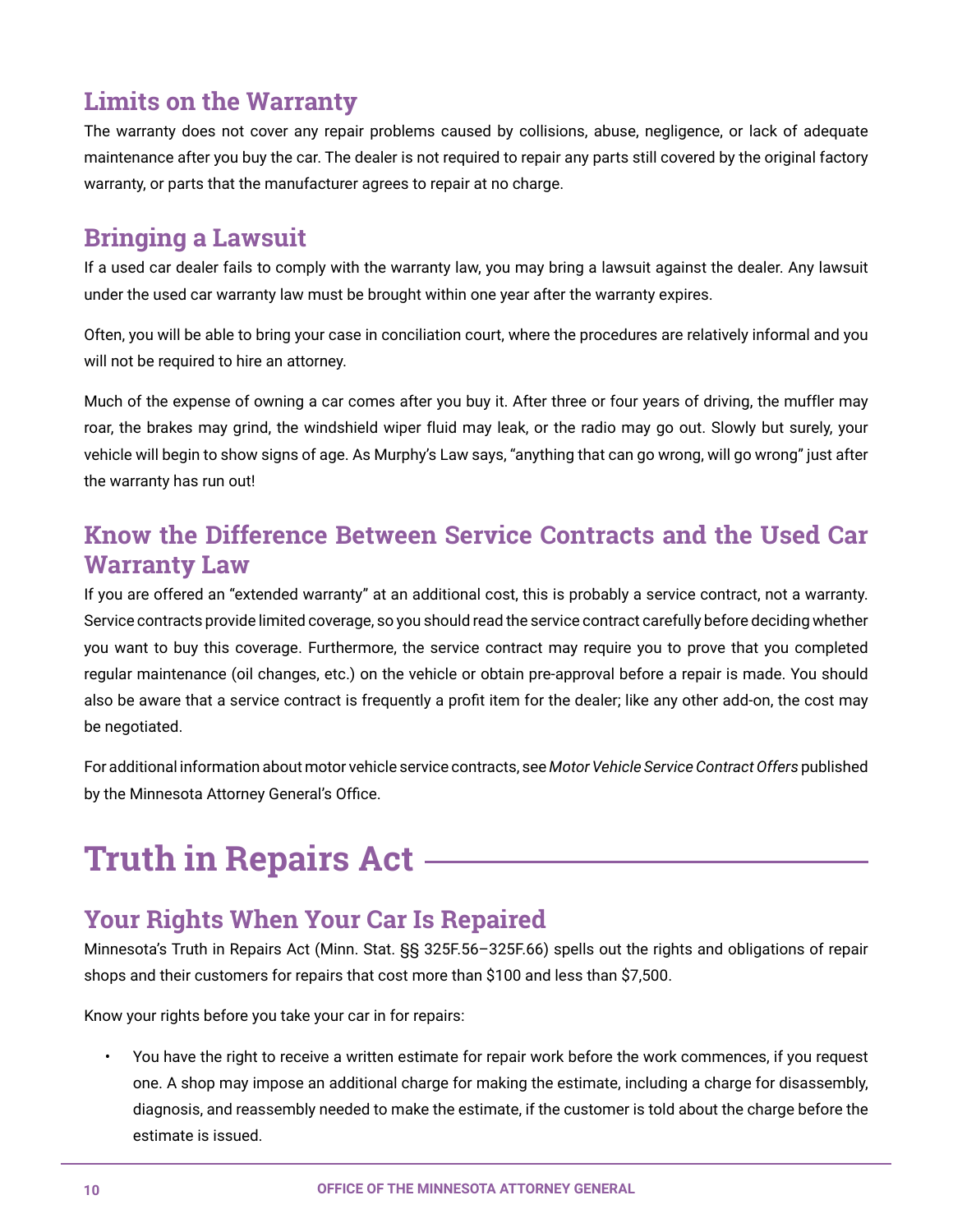- <span id="page-12-0"></span>• Once you receive this estimate, the shop generally may not charge more than 10 percent above the estimated cost.
- The shop is required to provide you with an invoice if the repairs cost more than \$50, and/or the work is done under a manufacturer's warranty, service contract, or an insurance policy.
- The shop cannot perform any unnecessary or unauthorized repairs. If, after repairs are begun, a shop determines that additional work needs to be done, the shop may exceed the price of the written estimate, but only after it has informed you and provided you with a revised estimate. If you authorize the additional work, the shop may not charge more than 10 percent above the revised estimate.
- Before the shop actually begins repairs, you have the right to ask for and receive replaced parts, unless those parts are under warranty or other restrictions. In that case, they must be returned by the shop to the manufacturer, distributor, or other person. You may pay an additional charge for retrieving parts because the shop usually can sell them. However, if you are not allowed to keep the old parts you will have an opportunity to examine them for up to five business days after the repair.

## **Resolving Repair Disputes**

Billing, the quality of repairs, and warranties can all lead to disputes. **Don't let it be "my word against yours." Keep all written estimates and bills.** Car repair shops should give you more than a bill with the repair cost when repairs are complete. They should give you a complete breakdown of the repair work, including the cost of each part, labor charges, and the vehicle's odometer reading when the vehicle entered the shop and when the repair was completed. Save this invoice in case you have any problems. Write down your experiences along with dates and names of the people with whom you dealt.

If you have a dispute over a repair or charge, try to settle the problem with the shop manager or owner first. Some businesses have special programs for handling disputes. If this doesn't work, you may want to seek help from the Attorney General's Office. There also may be a low-cost alternative dispute resolution program available in your community. In addition, you may want to consider filing a claim in small claims court (also called conciliation court), where you don't need a lawyer to represent you.

For additional information about small claims or conciliation court, see *Conciliation Court: A User's Guide to Small Claims Court,* published by the Minnesota Attorney General's Office.

#### **Salvaged Cars**

Oftentimes buyers are not aware that they are buying a rebuilt or salvaged car. Minnesota law requires car dealers to tell buyers if the car they're interested in buying has been branded as salvaged or rebuilt. The law requires that the title documents for salvaged cars receive a "brand," or a permanent written disclosure about a vehicle's prior salvage history. Don't be fooled by a freshly painted car.

For additional information on buying, leasing, and owning a car, see *The Car Handbook,* published by the Minnesota Attorney General's Office.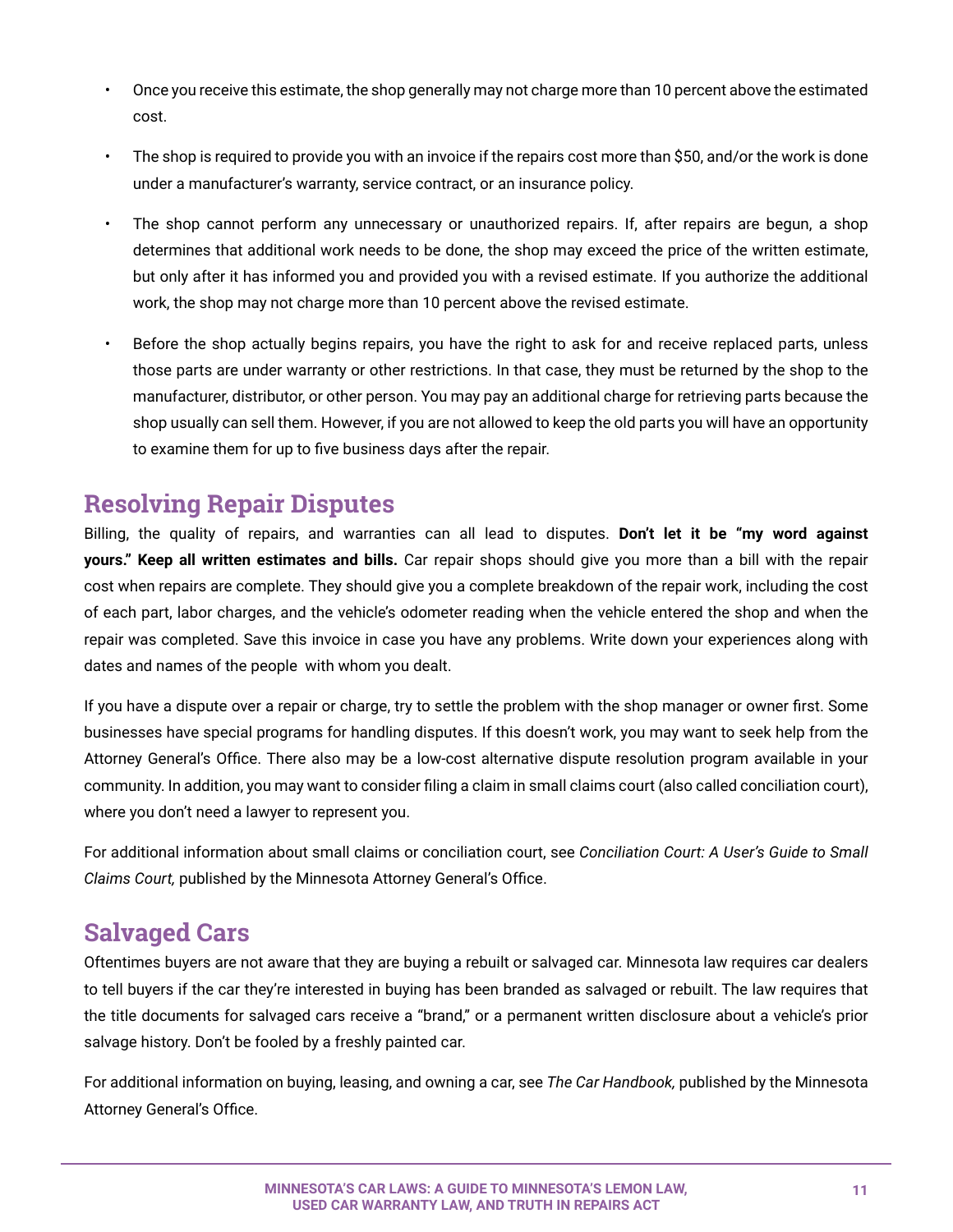## <span id="page-13-0"></span>**Resources**

#### **National Highway Traffic Safety Administration**

1200 New Jersey Avenue, Southeast, West Building, Washington, DC 20590 (888) 327-4236 TTY: (800) 424-9153 *www.nhtsa.gov*

#### **Minnesota Department of Public Safety**

Driver and Vehicle Services Division 445 Minnesota Street, Suite 190 St. Paul, MN 55101-5190 Vehicle Services: (651) 297-2126 TTY: (651) 282-6555 *www.dps.mn.gov*

#### **Minnesota Department of Commerce**

85 7th Place East, Suite 280 St. Paul, MN 55101 (651) 539-1500 or (800) 657-3602 *www.mn.gov/commerce*

#### **Better Business Bureau of Minnesota and North Dakota**

220 South River Ridge Circle Burnsville, MN 55337 (651) 699-1111 or (800) 646-6222 *www.bbb.org/minnesota*